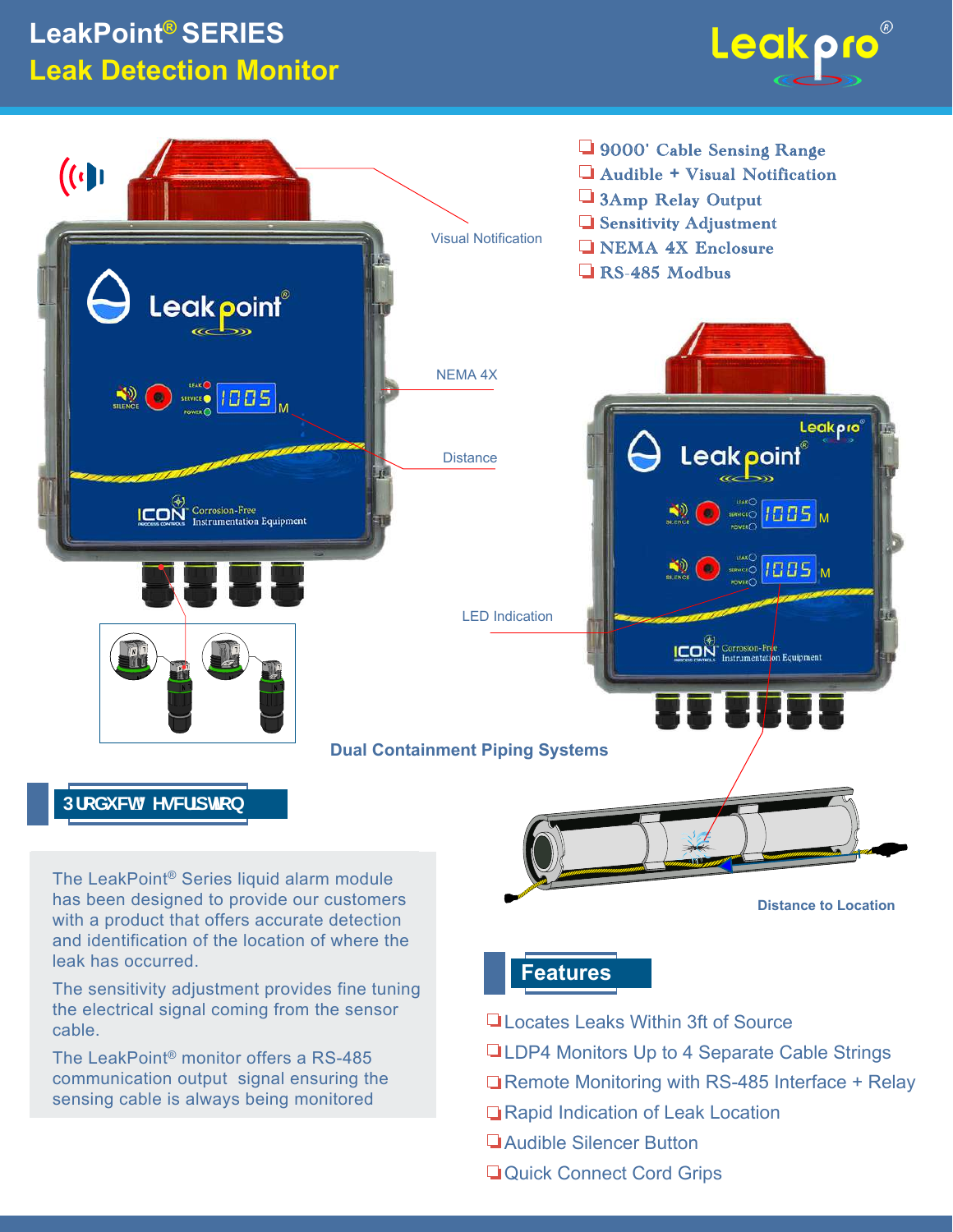## **LeakPoint® SERIES Leak Detection Monitor**







The electrical resistance of the cable is 13 ohms/m. According to the current parameters after the leakage alarm, accurate calculation of the exact location of leakage is  $\pm$  1 meter.

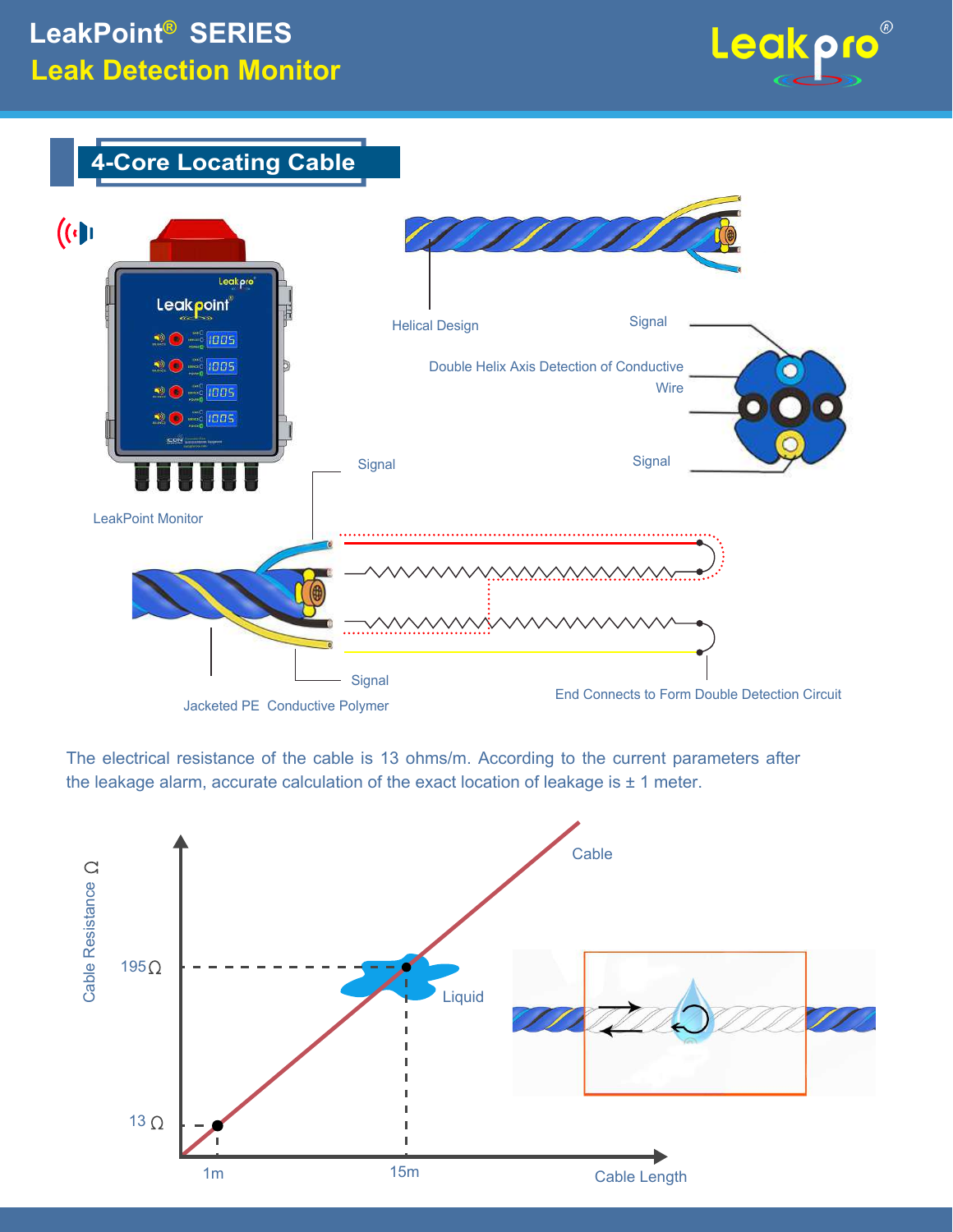



## **Schematic Layout**

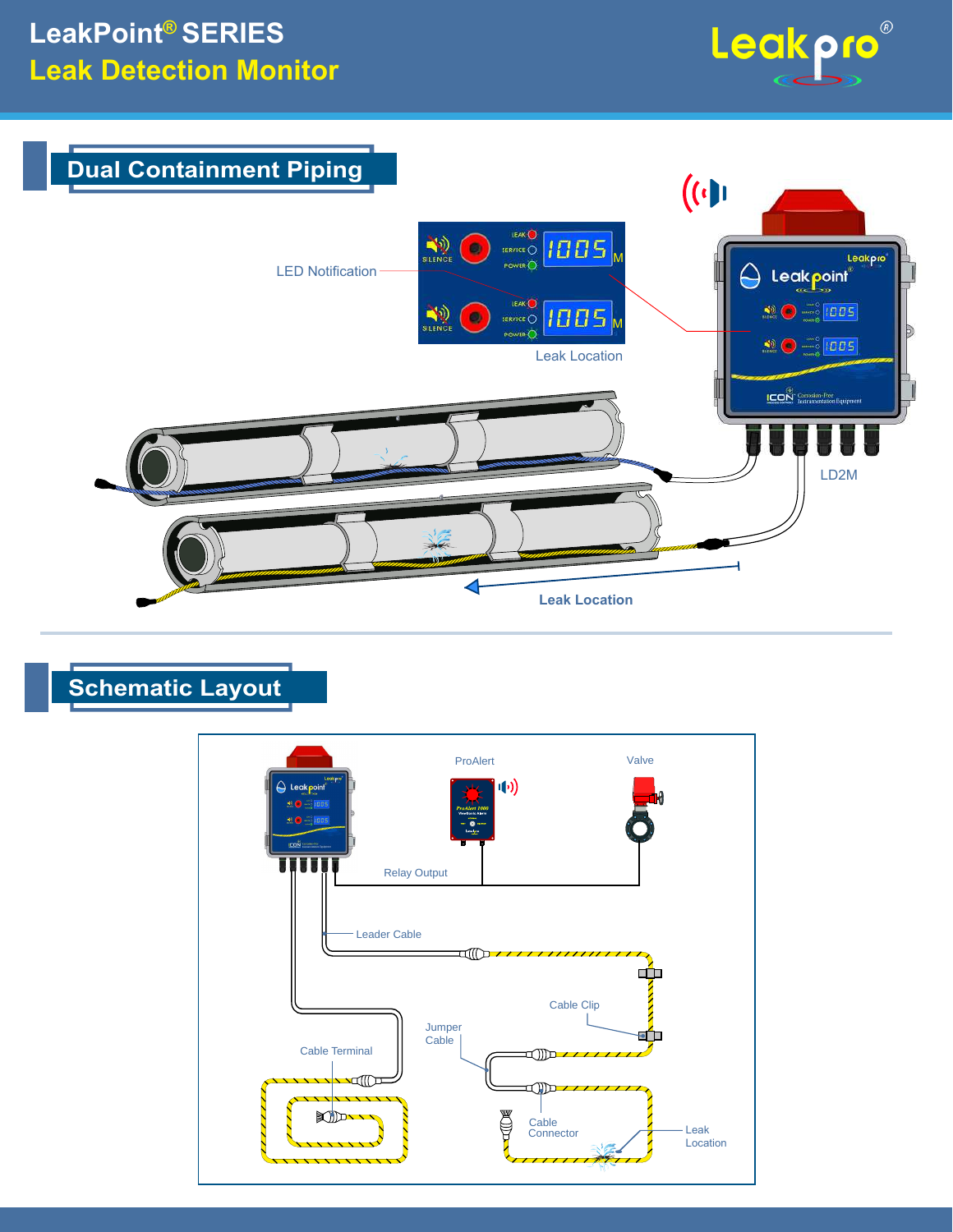



2mA) changes the voltage within the circuit. This in turn activates the alarm.



Heavy Duty Connections can be supplied as factory fitted or in-field installed without any special tools



Only a 1mm in the horizontal plane